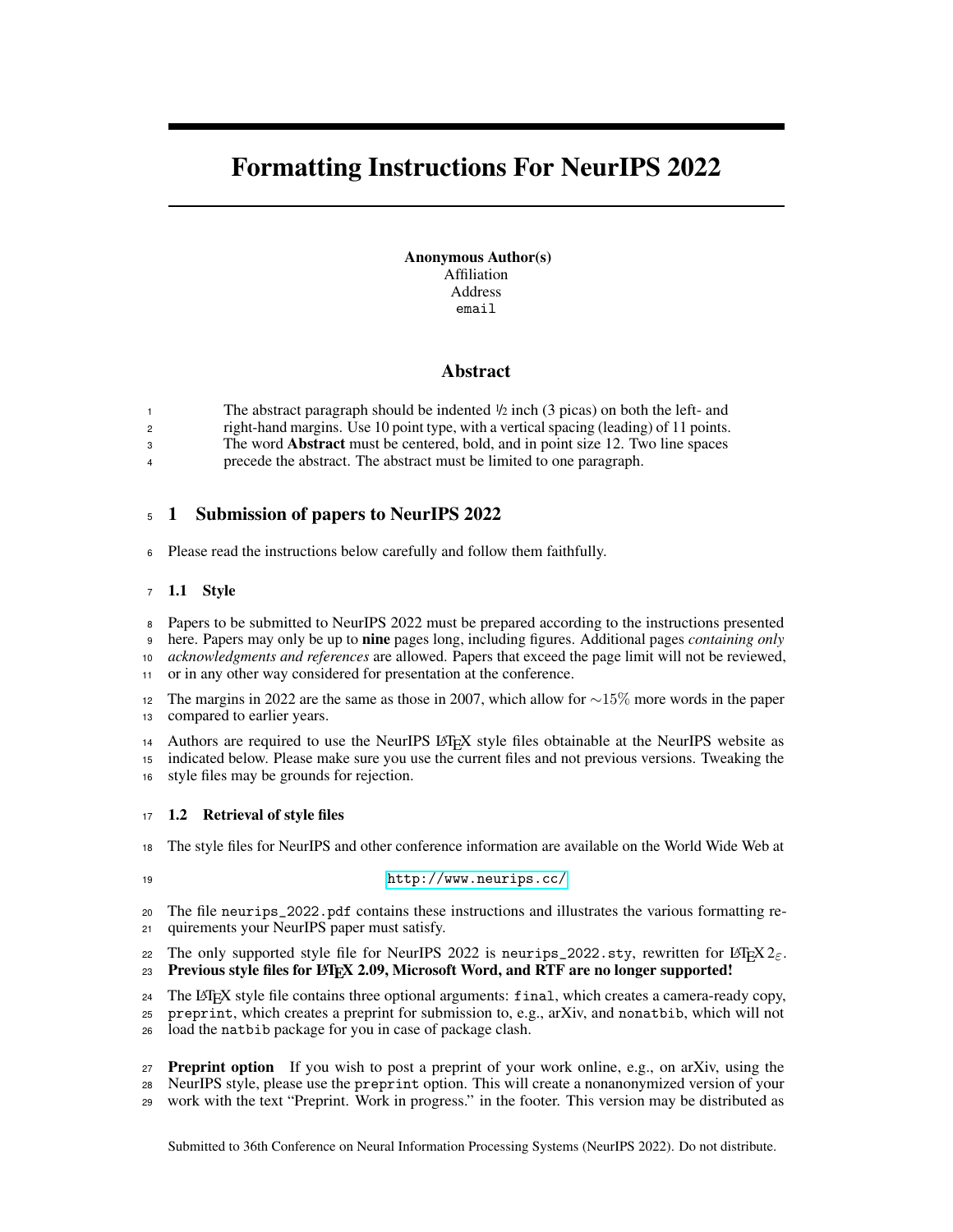30 you see fit. Please **do not** use the final option, which should **only** be used for papers accepted to 31 NeurIPS.

At submission time, please omit the final and preprint options. This will anonymize your

submission and add line numbers to aid review. Please do *not* refer to these line numbers in your

paper as they will be removed during generation of camera-ready copies.

 The file neurips\_2022.tex may be used as a "shell" for writing your paper. All you have to do is replace the author, title, abstract, and text of the paper with your own.

 The formatting instructions contained in these style files are summarized in Sections [2,](#page-1-0) [3,](#page-1-1) and [4](#page-1-2) below.

## <span id="page-1-0"></span>2 General formatting instructions

 The text must be confined within a rectangle 5.5 inches (33 picas) wide and 9 inches (54 picas) long. The left margin is 1.5 inch (9 picas). Use 10 point type with a vertical spacing (leading) of 11 points. Times New Roman is the preferred typeface throughout, and will be selected for you by default.

43 Paragraphs are separated by  $\frac{1}{2}$  line space (5.5 points), with no indentation.

 The paper title should be 17 point, initial caps/lower case, bold, centered between two horizontal 45 rules. The top rule should be 4 points thick and the bottom rule should be 1 point thick. Allow  $\frac{1}{4}$  inch space above and below the title to rules. All pages should start at 1 inch (6 picas) from the top of the page.

 For the final version, authors' names are set in boldface, and each name is centered above the corresponding address. The lead author's name is to be listed first (left-most), and the co-authors'

names (if different address) are set to follow. If there is only one co-author, list both author and

co-author side by side.

 Please pay special attention to the instructions in Section [4](#page-1-2) regarding figures, tables, acknowledgments, and references.

## <span id="page-1-1"></span>3 Headings: first level

- All headings should be lower case (except for first word and proper nouns), flush left, and bold.
- First-level headings should be in 12-point type.

#### 3.1 Headings: second level

Second-level headings should be in 10-point type.

#### 3.1.1 Headings: third level

Third-level headings should be in 10-point type.

61 Paragraphs There is also a \paragraph command available, which sets the heading in bold, flush left, and inline with the text, with the heading followed by 1 em of space.

## <span id="page-1-2"></span>4 Citations, figures, tables, references

These instructions apply to everyone.

#### 4.1 Citations within the text

- The natbib package will be loaded for you by default. Citations may be author/year or numeric, as
- long as you maintain internal consistency. As to the format of the references themselves, any style is acceptable as long as it is used consistently.
- The documentation for natbib may be found at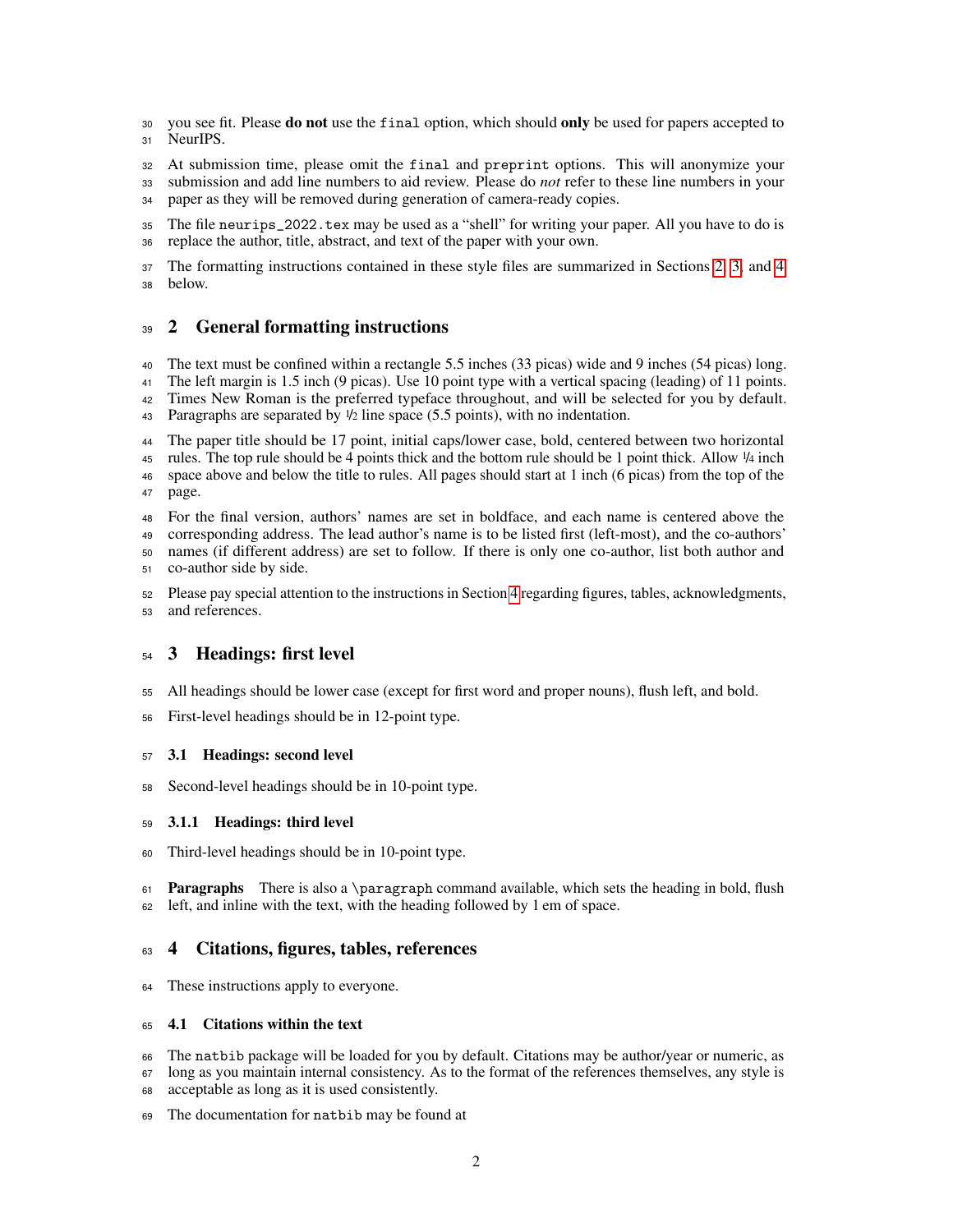

Figure 1: Sample figure caption.

<http://mirrors.ctan.org/macros/latex/contrib/natbib/natnotes.pdf>

 Of note is the command \citet, which produces citations appropriate for use in inline text. For example,

- \citet{hasselmo} investigated\dots
- produces

Hasselmo, et al. (1995) investigated. . .

 If you wish to load the natbib package with options, you may add the following before loading the neurips\_2022 package:

\PassOptionsToPackage{options}{natbib}

 If natbib clashes with another package you load, you can add the optional argument nonatbib when loading the style file:

81 \usepackage[nonatbib]{neurips\_2022}

 As submission is double blind, refer to your own published work in the third person. That is, use "In the previous work of Jones et al. [4]," not "In our previous work [4]." If you cite your other papers that are not widely available (e.g., a journal paper under review), use anonymous author names in the citation, e.g., an author of the form "A. Anonymous."

## 4.2 Footnotes

Footnotes should be used sparingly. If you do require a footnote, indicate footnotes with a number<sup>[1](#page-2-0)</sup> 

 in the text. Place the footnotes at the bottom of the page on which they appear. Precede the footnote with a horizontal rule of 2 inches (12 picas).

Note that footnotes are properly typeset *after* punctuation marks.[2](#page-2-1) 

## 4.3 Figures

All artwork must be neat, clean, and legible. Lines should be dark enough for purposes of reproduction.

93 The figure number and caption always appear after the figure. Place one line space before the figure caption and one line space after the figure. The figure caption should be lower case (except for first

word and proper nouns); figures are numbered consecutively.

 You may use color figures. However, it is best for the figure captions and the paper body to be legible if the paper is printed in either black/white or in color.

<span id="page-2-1"></span><sup>2</sup>As in this example.

<span id="page-2-0"></span><sup>&</sup>lt;sup>1</sup>Sample of the first footnote.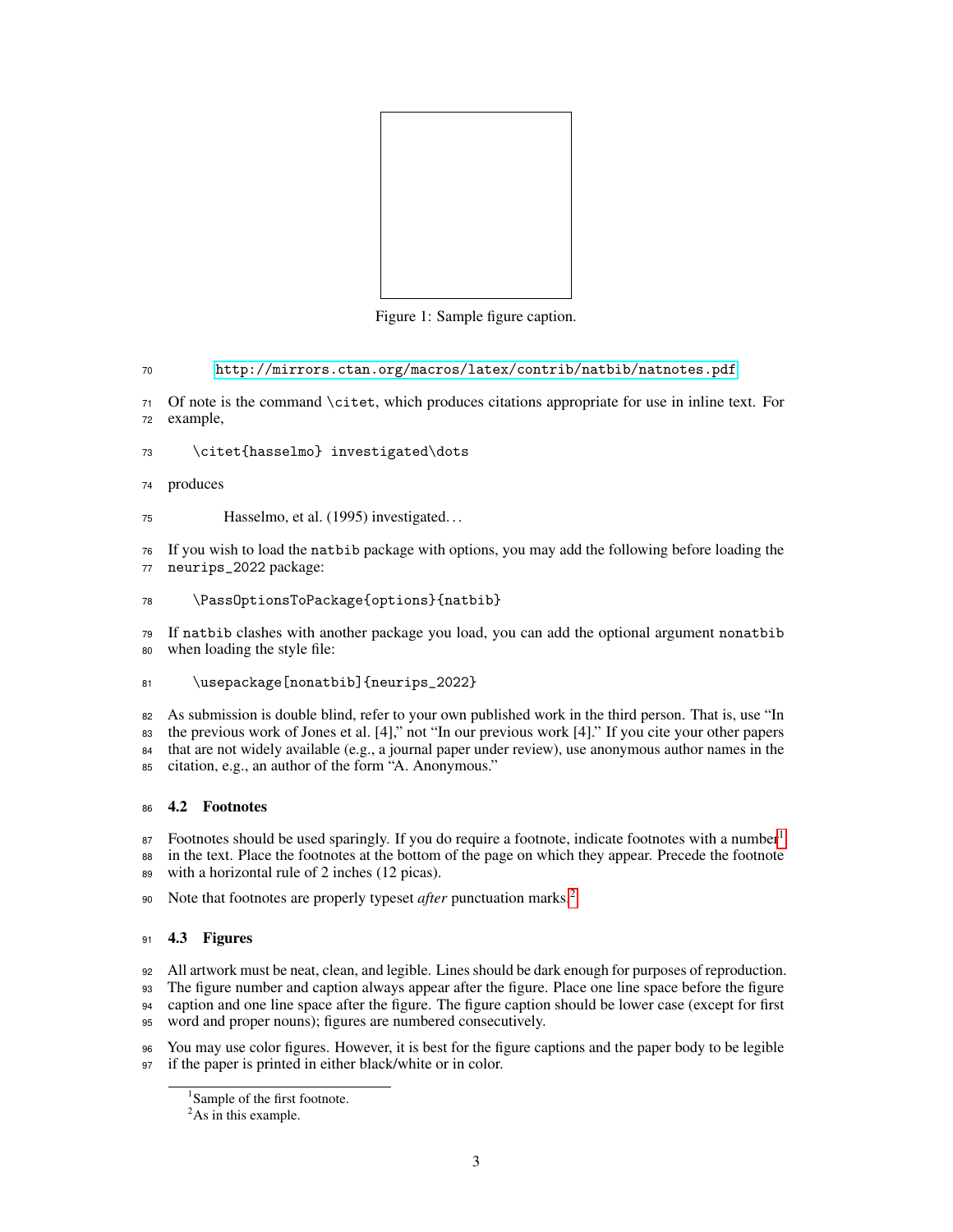<span id="page-3-0"></span>Table 1: Sample table title

|                          | Part                                           |                                         |
|--------------------------|------------------------------------------------|-----------------------------------------|
| Name                     | Description                                    | Size $(\mu m)$                          |
| Dendrite<br>Axon<br>Soma | Input terminal<br>Output terminal<br>Cell body | $\sim 100$<br>$\sim$ 10<br>up to $10^6$ |

#### 4.4 Tables

 All tables must be centered, neat, clean and legible. The table number and title always appear before the table. See Table [1.](#page-3-0)

 Place one line space before the table title, one line space after the table title, and one line space after the table. The table title must be lower case (except for first word and proper nouns); tables are numbered consecutively.

 Note that publication-quality tables *do not contain vertical rules.* We strongly suggest the use of the booktabs package, which allows for typesetting high-quality, professional tables:

<https://www.ctan.org/pkg/booktabs>

This package was used to typeset Table [1.](#page-3-0)

## 5 Final instructions

 Do not change any aspects of the formatting parameters in the style files. In particular, do not modify the width or length of the rectangle the text should fit into, and do not change font sizes (except

perhaps in the References section; see below). Please note that pages should be numbered.

#### 6 Preparing PDF files

Please prepare submission files with paper size "US Letter," and not, for example, "A4."

 Fonts were the main cause of problems in the past years. Your PDF file must only contain Type 1 or Embedded TrueType fonts. Here are a few instructions to achieve this.

- You should directly generate PDF files using pdflatex. • You can check which fonts a PDF files uses. In Acrobat Reader, select the menu Files>Document Properties>Fonts and select Show All Fonts. You can also use the program pdffonts which comes with xpdf and is available out-of-the-box on most Linux machines. • The IEEE has recommendations for generating PDF files whose fonts are also ac- ceptable for NeurIPS. Please see [http://www.emfield.org/icuwb2010/downloads/](http://www.emfield.org/icuwb2010/downloads/IEEE-PDF-SpecV32.pdf) [IEEE-PDF-SpecV32.pdf](http://www.emfield.org/icuwb2010/downloads/IEEE-PDF-SpecV32.pdf) • xfig "patterned" shapes are implemented with bitmap fonts. Use "solid" shapes instead. • The \bbold package almost always uses bitmap fonts. You should use the equivalent AMS Fonts: 126 \usepackage{amsfonts} 127 followed by, e.g.,  $\mathbb{R}, \mathbb{N},$  or  $\mathbb{C}$  for  $\mathbb{R}, \mathbb{C}$  for  $\mathbb{R}$ ,  $\mathbb{C}$  for  $\mathbb{R}$ ,  $\mathbb{C}$  for  $\mathbb{R}$ ,  $\mathbb{C}$  use the following workaround for reals, natural and complex: 129 \newcommand{\RR}{I\!\!R} %real numbers 130 \newcommand{\Nat}{I\!\!N} %natural numbers 131 \newcommand{\CC}{I\!\!\!\!C} %complex numbers Note that amsfonts is automatically loaded by the amssymb package.
- If your file contains type 3 fonts or non embedded TrueType fonts, we will ask you to fix it.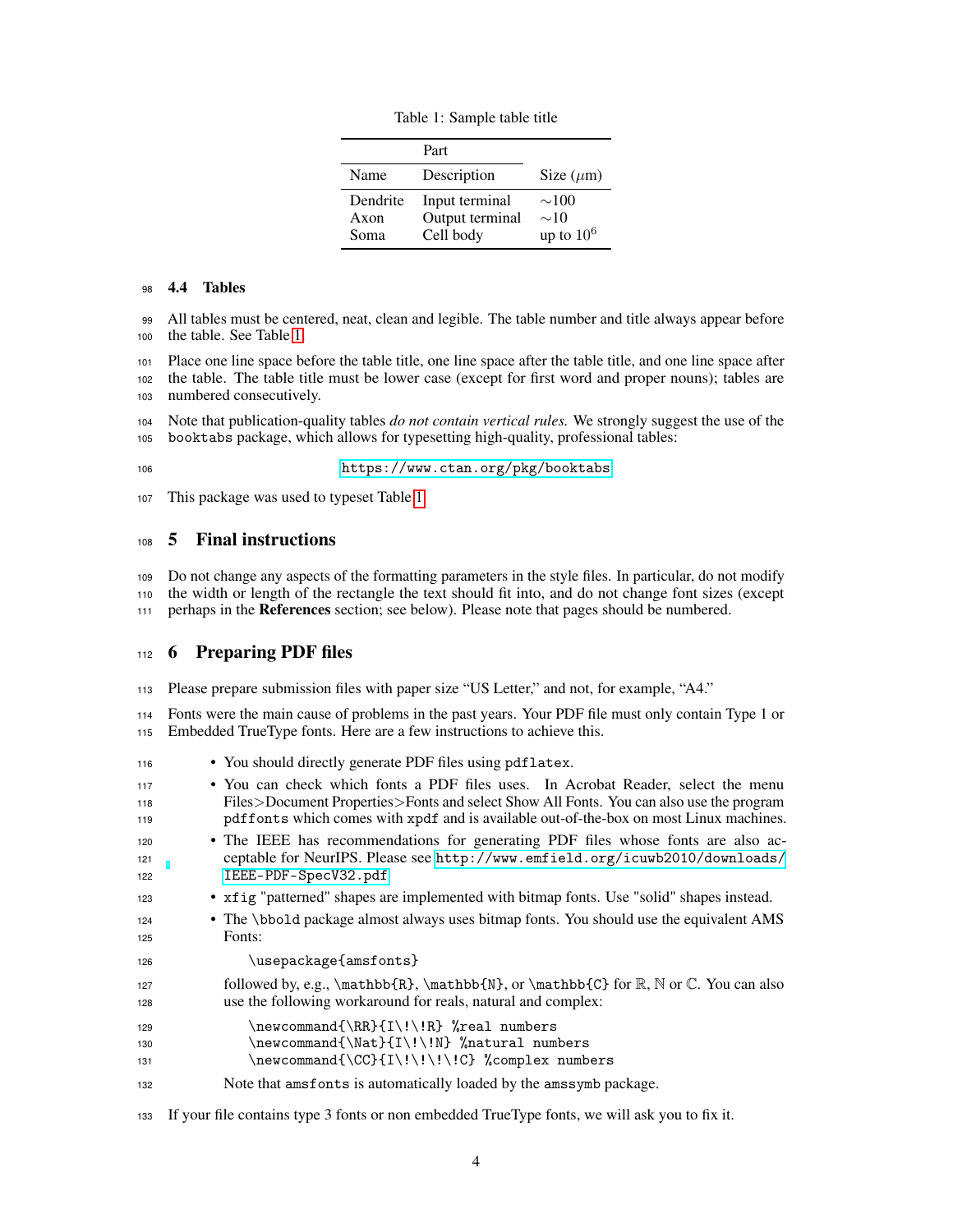#### 6.1 Margins in L<sup>4</sup>T<sub>E</sub>X

 Most of the margin problems come from figures positioned by hand using \special or other commands. We suggest using the command \includegraphics from the graphicx package. Always specify the figure width as a multiple of the line width as in the example below:

- 138 \usepackage[pdftex]{graphicx} ...
- 139 \includegraphics[width=0.8\linewidth]{myfile.pdf}

 [S](http://mirrors.ctan.org/macros/latex/required/graphics/grfguide.pdf)ee Section 4.4 in the graphics bundle documentation ([http://mirrors.ctan.org/macros/](http://mirrors.ctan.org/macros/latex/required/graphics/grfguide.pdf) [latex/required/graphics/grfguide.pdf](http://mirrors.ctan.org/macros/latex/required/graphics/grfguide.pdf))

142 A number of width problems arise when  $\Delta E[X]$  cannot properly hyphenate a line. Please give LaTeX hyphenation hints using the  $\lambda$ - command when necessary. hyphenation hints using the  $\setminus$ - command when necessary.

#### References

References follow the acknowledgments. Use unnumbered first-level heading for the references. Any

 choice of citation style is acceptable as long as you are consistent. It is permissible to reduce the font size to small (9 point) when listing the references. Note that the Reference section does not count

- towards the page limit.
- [1] Alexander, J.A. & Mozer, M.C. (1995) Template-based algorithms for connectionist rule extraction. In
- G. Tesauro, D.S. Touretzky and T.K. Leen (eds.), *Advances in Neural Information Processing Systems 7*, pp. 609–616. Cambridge, MA: MIT Press.
- [2] Bower, J.M. & Beeman, D. (1995) *The Book of GENESIS: Exploring Realistic Neural Models with the GEneral NEural SImulation System.* New York: TELOS/Springer–Verlag.

 [3] Hasselmo, M.E., Schnell, E. & Barkai, E. (1995) Dynamics of learning and recall at excitatory recurrent synapses and cholinergic modulation in rat hippocampal region CA3. *Journal of Neuroscience* 15(7):5249-5262.

## Checklist

The checklist follows the references. Please read the checklist guidelines carefully for information on

158 how to answer these questions. For each question, change the default  $[TODO]$  to  $[Yes]$ ,  $[No]$ , or

159 [N/A]. You are strongly encouraged to include a **justification to your answer**, either by referencing

the appropriate section of your paper or providing a brief inline description. For example:

- Did you include the license to the code and datasets? [Yes] See Section [2.](#page-1-0)
- <sup>162</sup> Did you include the license to the code and datasets? [No] The code and the data are proprietary.
- <sup>164</sup> Did you include the license to the code and datasets? [N/A]

 Please do not modify the questions and only use the provided macros for your answers. Note that the Checklist section does not count towards the page limit. In your paper, please delete this instructions block and only keep the Checklist section heading above along with the questions/answers below.

1. For all authors...

| 169 | (a) Do the main claims made in the abstract and introduction accurately reflect the paper's |
|-----|---------------------------------------------------------------------------------------------|
| 170 | contributions and scope? <b>[TODO]</b>                                                      |

- 171 (b) Did you describe the limitations of your work? [**TODO**]
- (c) Did you discuss any potential negative societal impacts of your work? [TODO]
- (d) Have you read the ethics review guidelines and ensured that your paper conforms to 174 them? **[TODO]**
- 2. If you are including theoretical results...
- (a) Did you state the full set of assumptions of all theoretical results? [TODO]
- (b) Did you include complete proofs of all theoretical results? [TODO]